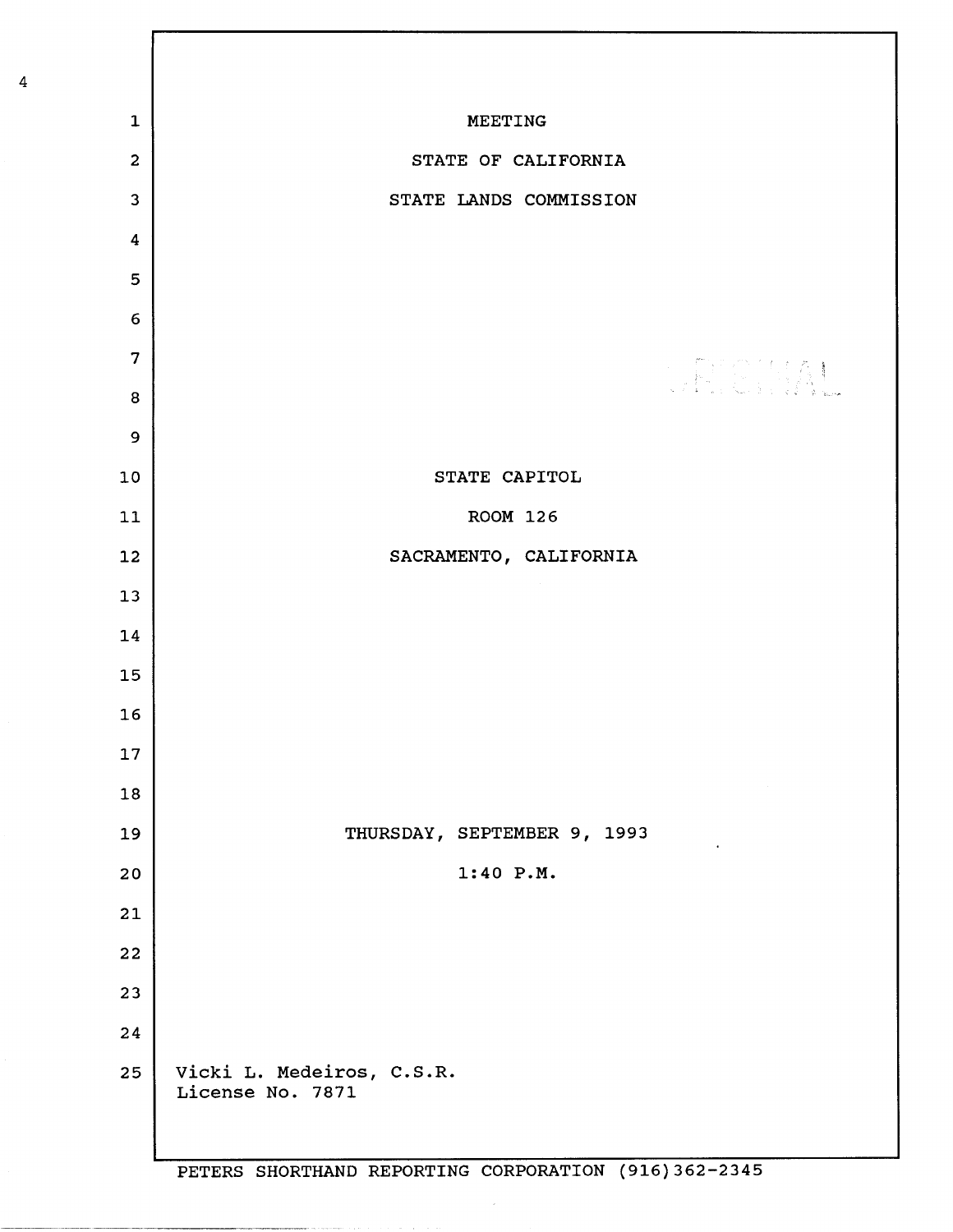| $\mathbf 1$             | COMMISSION MEMBERS PRESENT                       | ii |
|-------------------------|--------------------------------------------------|----|
| $\overline{2}$          |                                                  |    |
| $\overline{\mathbf{3}}$ | Honorable Leo T. McCarthy<br>Lieutenant Governor |    |
| $\overline{\mathbf{4}}$ | Chairman                                         |    |
| 5                       | Cleatta Simpson                                  |    |
| $6 \overline{6}$        | Acting Commissioner for:<br>Mr. Gray Davis       |    |
| $\overline{7}$          | State Controller<br>Commissioner                 |    |
| 8                       |                                                  |    |
| 9                       | STAFF PRESENT                                    |    |
| 10 <sub>1</sub>         | Mr. James Trout                                  |    |
| 11                      |                                                  |    |
| 12                      |                                                  |    |
| 13                      |                                                  |    |
| 14                      |                                                  |    |
| 15                      |                                                  |    |
| 16                      |                                                  |    |
| 17                      |                                                  |    |
| 18                      |                                                  |    |
| 19                      |                                                  |    |
| 20                      |                                                  |    |
| 21                      |                                                  |    |
| 22                      |                                                  |    |
| 23                      |                                                  |    |
| 24                      |                                                  |    |
| 25                      |                                                  |    |
|                         |                                                  |    |
|                         |                                                  |    |

**Company's commentary company of the company of the company of the company of the company of the company of the company of the company of the company of the company of the company of the company of the company of the compa**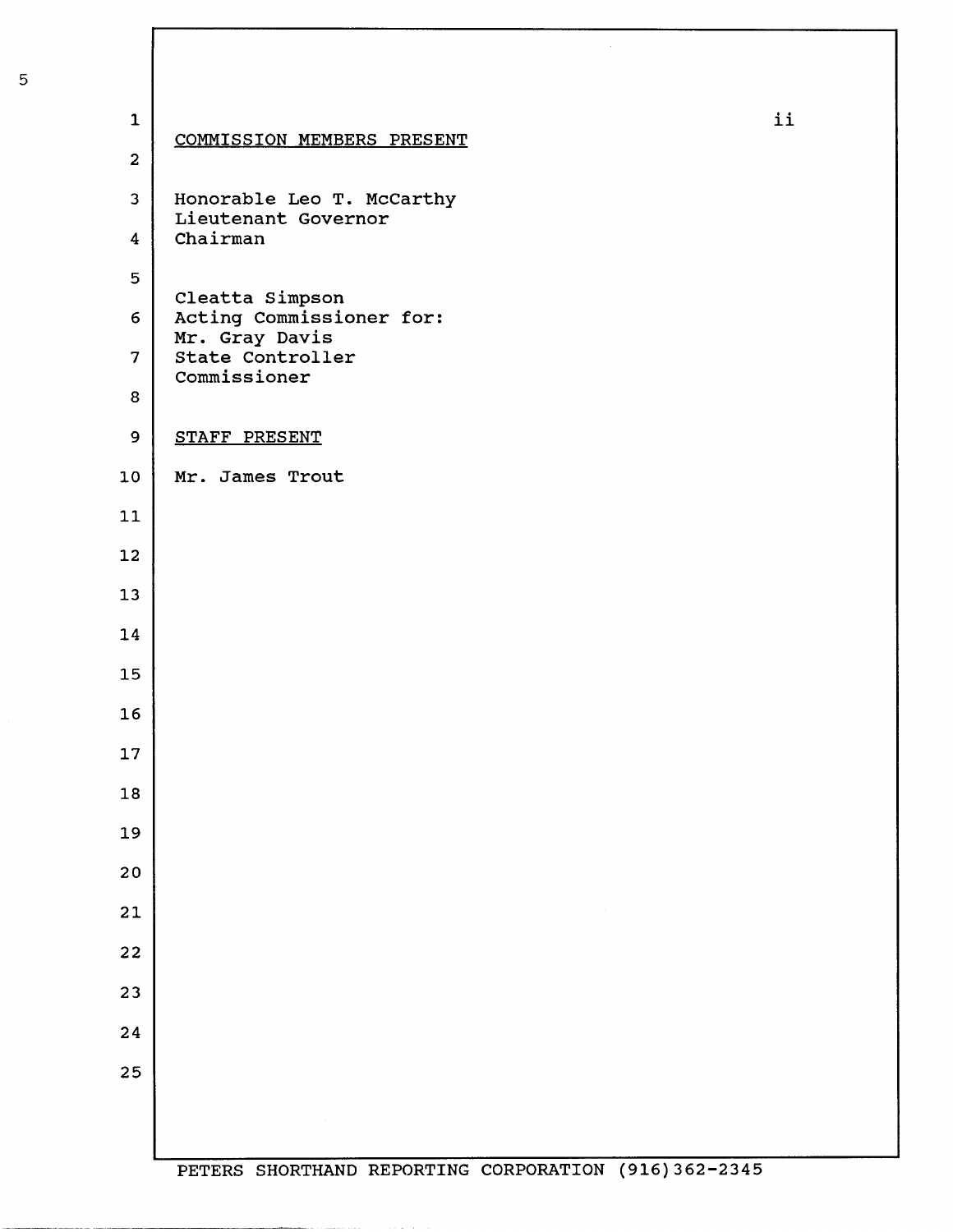| $\mathbf 1$<br>$\overline{2}$ | INDEX<br>$--000--$      | iii                     |
|-------------------------------|-------------------------|-------------------------|
| 3                             |                         | Page                    |
| 4                             | Proceedings             | $\mathbf{1}$            |
| 5                             | Call to Order           | $\mathbf{1}$            |
| 6                             | Approval of Minutes     | $\mathbf 1$             |
| $\overline{7}$                | Consent Calendar        | $\mathbf{1}$            |
| 8                             | Adjournment             | $\overline{c}$          |
| 9                             | Certificate of Reporter | $\overline{\mathbf{3}}$ |
| 10                            | $--000--$               |                         |
| 11                            |                         |                         |
| 12                            |                         |                         |
| 13                            |                         |                         |
| 14                            |                         |                         |
| 15                            |                         |                         |
| 16                            |                         |                         |
| 17                            |                         |                         |
| ${\bf 18}$                    |                         |                         |
| 19                            | $\sim$                  |                         |
| 20                            |                         |                         |
| 21                            |                         |                         |
| 22                            |                         |                         |
| 23                            |                         |                         |
| 24                            |                         |                         |
| 25                            |                         |                         |
|                               |                         |                         |
|                               |                         |                         |

والقارب والمتحدث والماري والمتحدث والمتحدث فستستحدث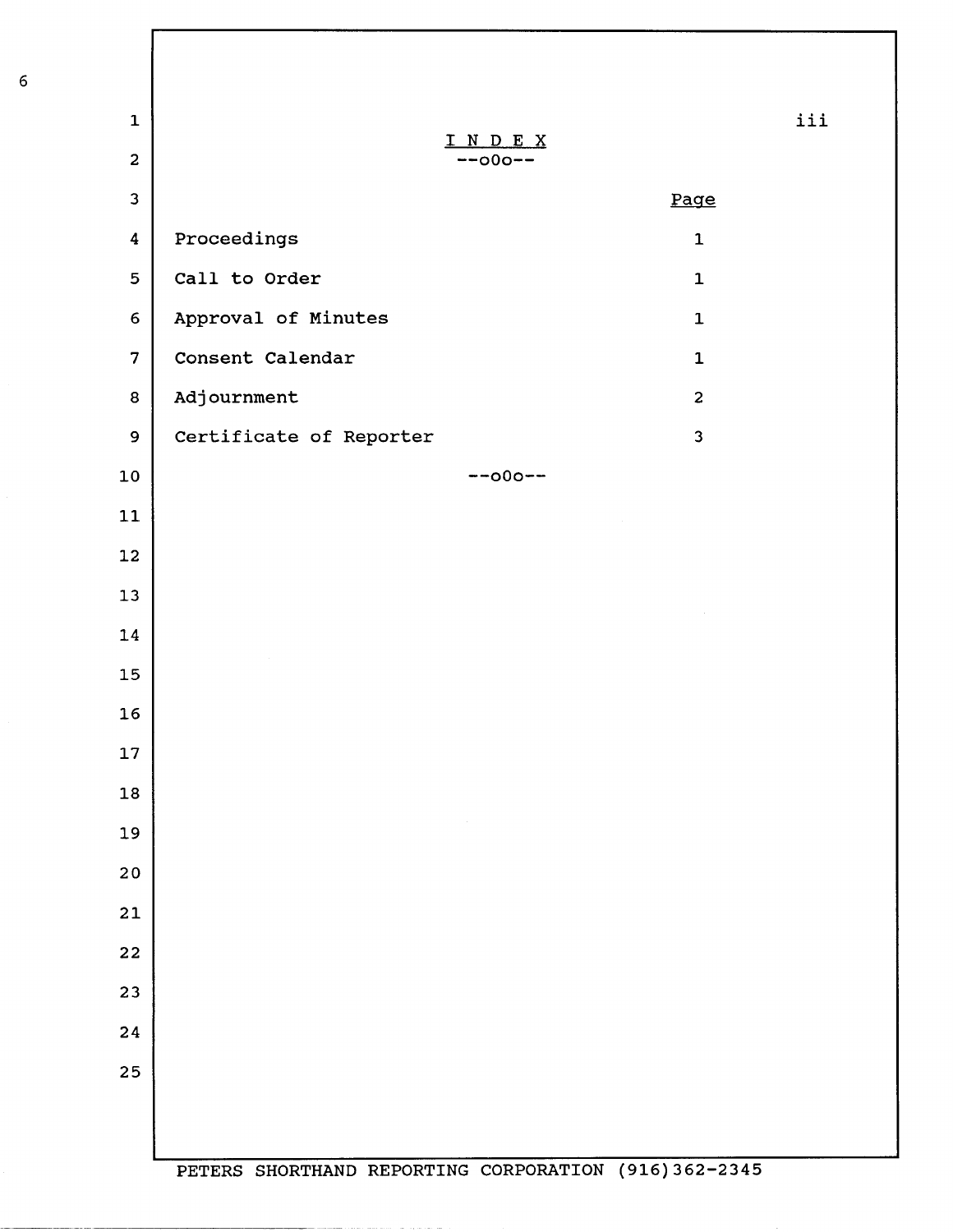|                 | $\mathbf 1$                                                 |  |
|-----------------|-------------------------------------------------------------|--|
| $\mathbf{1}$    | PROCEEDINGS                                                 |  |
| $\overline{2}$  | $-000 - -$                                                  |  |
| 3               | CHAIRMAN McCARTHY: Good afternoon, ladies and               |  |
| 4               | gentlemen. We would like to start this session of the       |  |
| 5               | California State Lands Commission meeting.                  |  |
| 6               | On my right is Commissioner Cleatta Simpson,                |  |
| 7               | representing Commissioner Gray Davis.                       |  |
| 8               | I am Leo McCarthy.                                          |  |
| 9               | We first want to approve the Minutes of the last            |  |
| 10              | Commission meeting.                                         |  |
| 11              | Without objection, that is done.                            |  |
| 12 <sup>2</sup> | Secondly, all of the items on today's agenda are            |  |
| 13              | on consent, but three are removed.                          |  |
| 14              | If anyone is here on those three matters, Items             |  |
| 15              | C10, C14 or C41, those are postponed until a future meeting |  |
| 16              | of the Commission.                                          |  |
| 17              | We're prepared to act on the Consent Calendar if            |  |
| 18              | no member of the public has any inquiries about any of      |  |
| 19              | those items.                                                |  |
| 20              | If not, if Commissioner Simpson moves.                      |  |
| 21              | COMMISSIONER SIMPSON: So moved.                             |  |
| 22              | COMMISSION CHAIRMAN McCARTHY: I second that we              |  |
| 23              | approve the Consent Calendar.                               |  |
| 24              | The Consent Calendar is approved.                           |  |
| 25              | The Commission meeting is over.                             |  |
|                 |                                                             |  |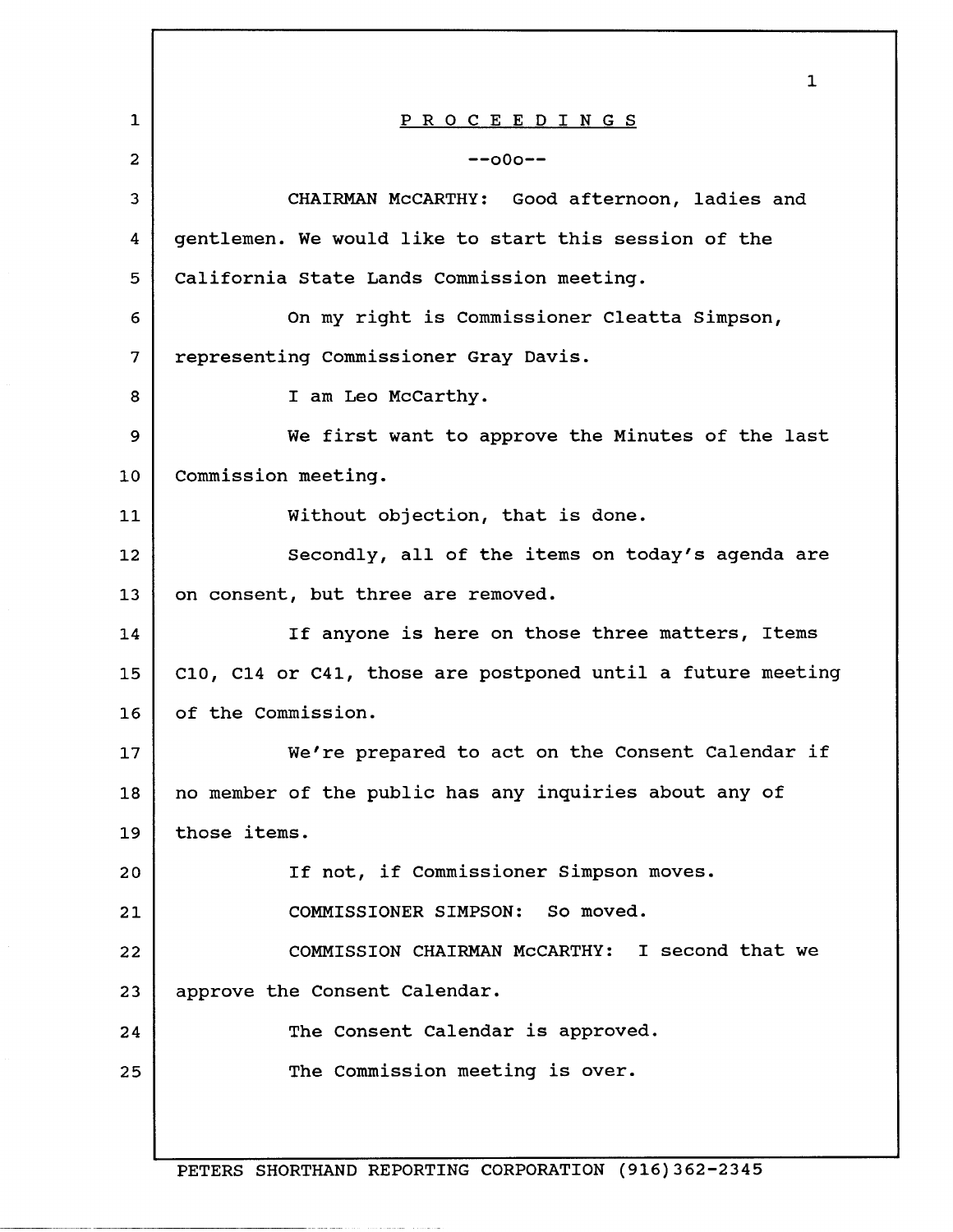|                         |                                                      | $\mathbf 2$ |
|-------------------------|------------------------------------------------------|-------------|
| $\mathbf 1$             | Thank you so much.                                   |             |
| $\mathbf{2}$            | (Thereupon the State Lands Commission meeting was    |             |
| 3                       | adjourned at 1:41 p.m.)                              |             |
| $\overline{\mathbf{4}}$ | $--000--$                                            |             |
| 5                       |                                                      |             |
| $\boldsymbol{6}$        |                                                      |             |
| $\overline{7}$          |                                                      |             |
| 8                       |                                                      |             |
| $\mathbf 9$             |                                                      |             |
| $10$                    |                                                      |             |
| ${\bf 11}$              |                                                      |             |
| 12                      |                                                      |             |
| $13$                    |                                                      |             |
| ${\bf 14}$              |                                                      |             |
| 15                      |                                                      |             |
| 16                      |                                                      |             |
| $17$                    |                                                      |             |
| 18                      |                                                      |             |
| 19                      |                                                      |             |
| 20                      |                                                      |             |
| $21$                    |                                                      |             |
| 22                      |                                                      |             |
| 23                      |                                                      |             |
| 24                      |                                                      |             |
| 25                      |                                                      |             |
|                         |                                                      |             |
|                         | DEMEDS CUODMUAND DEDOPMINS CORRODAMION (016)262-2345 |             |

 $\bar{\omega}$